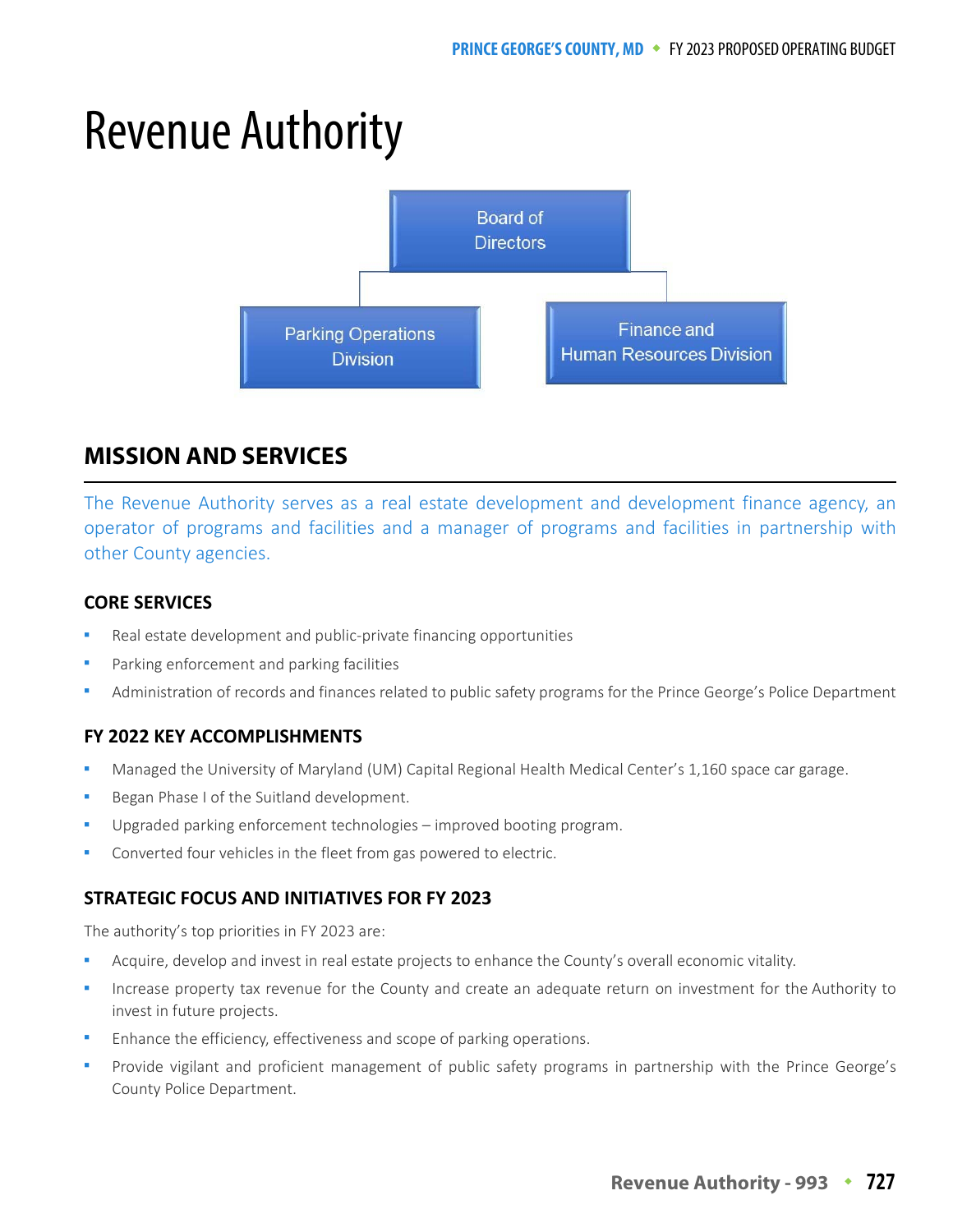## **FY 2023 BUDGET SUMMARY**

The FY 2023 proposed budget for the Revenue Authority is \$41,393,800, an increase of \$5,828,600 or 16.4% over the FY 2022 approved budget.

## **Reconciliation from Prior Year**

|                                                                                                                                                                          | <b>Expenditures</b> |
|--------------------------------------------------------------------------------------------------------------------------------------------------------------------------|---------------------|
| <b>FY 2022 Approved Budget</b>                                                                                                                                           | \$35,565,200        |
| Increase Cost: Operating - Increase to support operational costs for the new school bus stop-arm camera safety program<br>in partnership with PGCPS and PGPD             | \$6,542,000         |
| <b>Increase Cost: Operating</b> — Reflects increase in costs associated with the issuance of citations related to the red light<br>camera (RL) program                   | 675,400             |
| <b>Increase Cost: Operating</b> - Reflects increase in costs associated with the issuance of citations related to the automated<br>speed enforcement (ASE) program       | 653,800             |
| Increase Cost: Operating - Technology Cost Allocation - Increase in charges based on the new methodology to support<br>anticipated countywide costs for technology costs | 387,000             |
| <b>Increase Cost: Operating</b> — Increase in depreciation costs as a result of the opening of the UM Capital Region Health<br><b>Medical Center Garage</b>              | 386,000             |
| <b>Increase Cost: Operating - Increase in bad debt</b>                                                                                                                   | 308,200             |
| <b>Increase Cost: Compensation - Mandated Salary Requirements</b>                                                                                                        | 256,000             |
| <b>Increase Cost: Operating</b> - Increase in cost related to various operating expenditures                                                                             | 254,400             |
| Add: Compensation - New Positions - Increase in compensation for three new part time positions and one full time<br>position                                             | 130,700             |
| <b>Increase Cost: Operating</b> — Increase in costs associated with the false alarm program based on the number of customers                                             | 101,500             |
| Increase Cost: Fringe Benefits - Increase in the fringe benefit rate from 24.7% to 26.5% to align with anticipated costs                                                 | 69,400              |
| <b>Decrease Cost: Operating</b> - Decrease in debt service costs                                                                                                         | (1,835,700)         |
| <b>Decrease Cost: Operating</b> - Decrease in cost related to economic development                                                                                       | (2, 100, 100)       |
| <b>FY 2023 Proposed Budget</b>                                                                                                                                           | \$41,393,800        |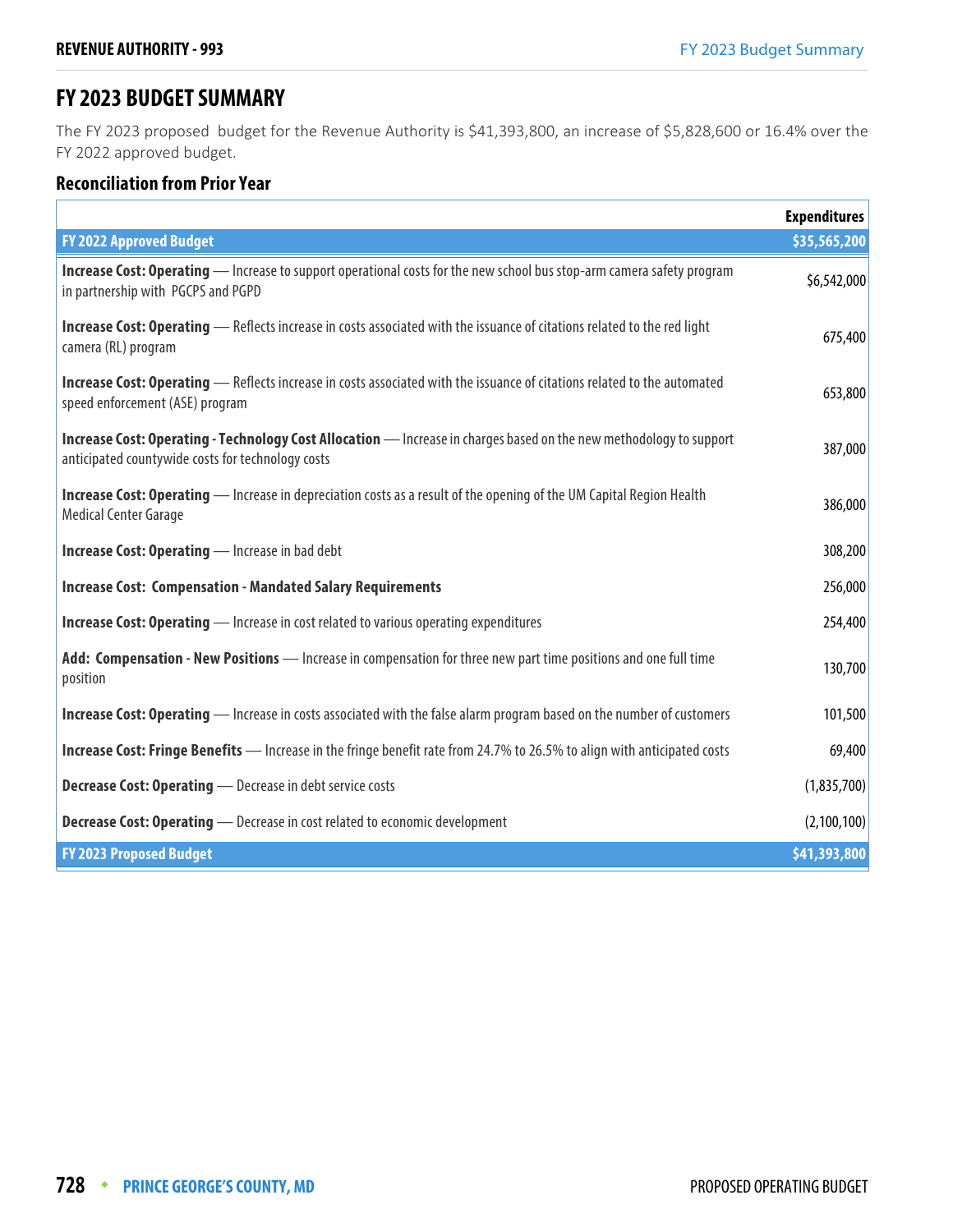## **FY 2023 OPERATING BUDGET**

## **Revenues by Category**

|                                | <b>FY 2021</b>                 |              | <b>FY 2022</b><br><b>FY 2022</b> |                            | <b>Change FY22-FY23</b> |             |
|--------------------------------|--------------------------------|--------------|----------------------------------|----------------------------|-------------------------|-------------|
| Category                       | <b>Actual</b><br><b>Budget</b> |              | <b>Estimate</b>                  | FY 2023<br><b>Proposed</b> | Amount $(5)$            | Percent (%) |
| <b>Facilities</b>              | \$16,950,000                   | \$21,442,700 | \$21,704,000                     | \$23,762,400               | \$2,319,700             | 10.8%       |
| Enforcement                    | 8,968,000                      | 8,950,000    | 16,576,000                       | 17,592,000                 | 8,642,000               | 96.6%       |
| Interest Income                | 41,833                         | 172,500      | 46,000                           | 39,400                     | (133, 100)              | $-77.2%$    |
| Use of Capital Assets Proceeds | 1,000,000                      |              |                                  |                            |                         |             |
| Use of Fund Balance            | 944,476                        | 5,000,000    | 1,200,000                        |                            | (5,000,000)             | $-100.0\%$  |
| <b>Total</b>                   | \$27,904,309                   | \$35,565,200 | \$39,526,000                     | \$41,393,800               | \$5,828,600             | 16.4%       |

## **Expenditures by Category**

|                                                            | <b>FY 2021</b> | <b>FY 2022</b> | <b>FY 2022</b>  | <b>FY 2023</b>  | <b>Change FY22-FY23</b> |             |
|------------------------------------------------------------|----------------|----------------|-----------------|-----------------|-------------------------|-------------|
| Category                                                   | Actual         | <b>Budget</b>  | <b>Estimate</b> | <b>Proposed</b> | Amount $(5)$            | Percent (%) |
| Compensation                                               | \$3,772,000    | \$3,937,900    | \$4,062,000     | \$4,324,600     | \$386,700               | 9.8%        |
| <b>Fringe Benefits</b>                                     | 1,115,600      | 1,078,300      | 1,096,700       | 1,147,700       | 69,400                  | 6.4%        |
| <b>Managed Program Operating</b><br><b>Expenses</b>        | 4,107,991      | 5,794,200      | 4,232,000       | 13,762,500      | 7,968,300               | 137.5%      |
| <b>Facilities Operating Expenses</b>                       | 16,686,718     | 17,824,800     | 25,503,300      | 18,536,900      | 712,100                 | 4.0%        |
| Reserve for Maintenance and<br><b>Economic Development</b> |                | 3,774,200      | 500,000         | 502,800         | (3,271,400)             | $-86.7%$    |
| <b>Managed Program Funds to County</b>                     | 2,222,000      | 3,155,800      | 4,132,000       | 3,119,300       | (36,500)                | $-1.2%$     |
| <b>Total</b>                                               | \$27,904,309   | \$35,565,200   | \$39,526,000    | \$41,393,800    | \$5,828,600             | 16.4%       |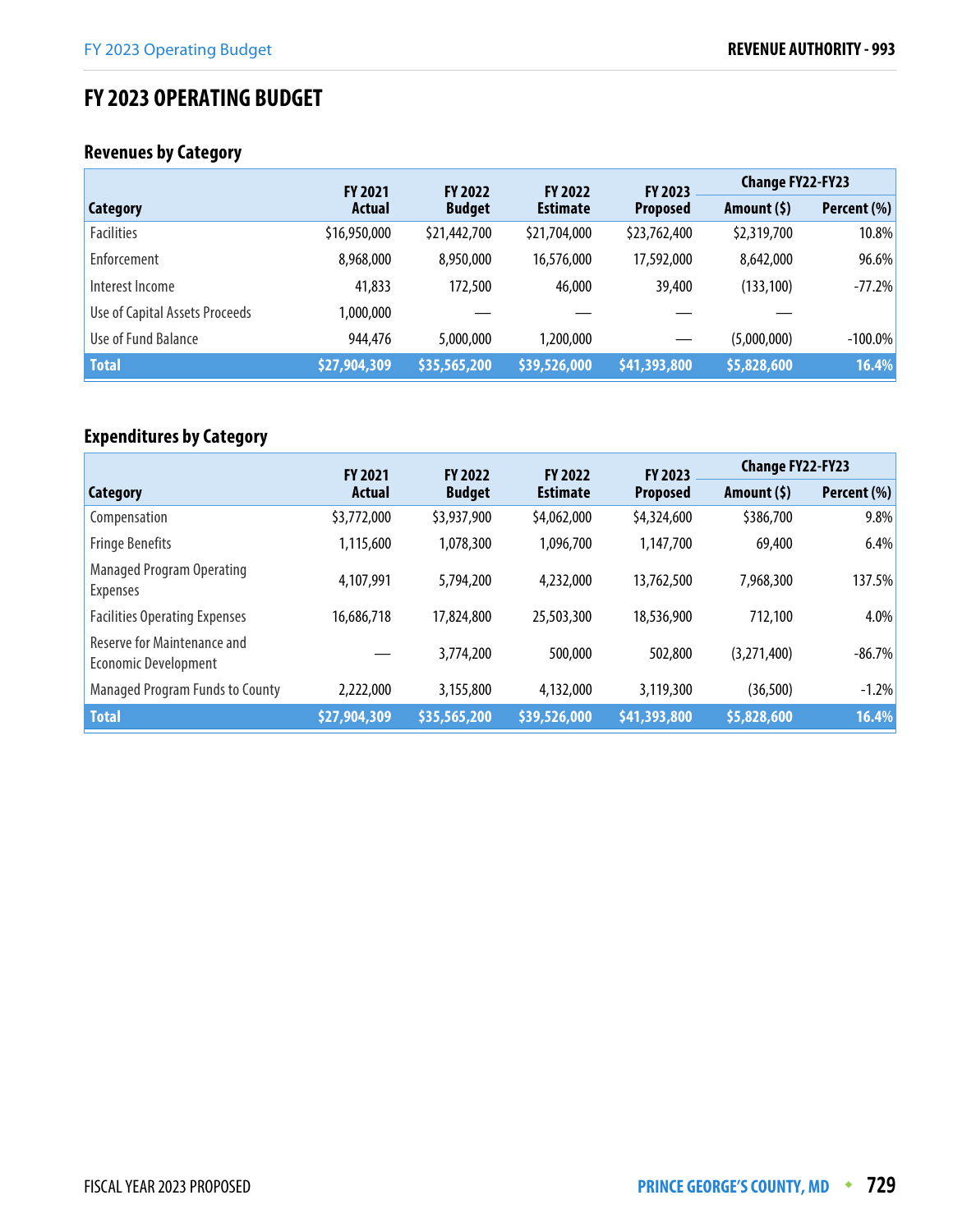## **SERVICE DELIVERY PLAN AND PERFORMANCE**

**Goal 1** — To provide economic activity through real estate development or development financing.

**Objective 1.1** – Increase the quantity of projects by developing land, financing partnerships with other agencies and/or private developers (millions).

| <b>FY 2027</b><br>Target | <b>FY 2020</b><br>Actual | <b>FY 2021</b><br>Actual | <b>FY 2022</b><br><b>Estimated</b> | <b>FY 2023</b><br><b>Projected</b> | Trend      |
|--------------------------|--------------------------|--------------------------|------------------------------------|------------------------------------|------------|
| \$725.0                  | \$575.0                  | \$605.0                  | \$680.0                            | \$725.0                            | $\sqrt{2}$ |

## **Trend and Analysis**

The Authority owns land parcels and has invested in several real estate projects within the County. These investments include properties in Suitland, Brentwood and Largo. The Authority successfully opened the UM Regional Medical Center Garage in Largo and will continue development in Suitland in FY 2023. The Authority will continue to engage in development or development financing as a partner or an equity investor.

\*Please note, the FY 2020 actual for "acres of land owned" was inaccurate in the FY 2022 budget report. This inaccuracy has been corrected below.

| <b>Measure Name</b>                             | FY 2019<br>Actual | FY 2020<br>Actual | FY 2021<br>Actual | FY 2022<br><b>Estimated</b> | FY 2023<br>Projected |
|-------------------------------------------------|-------------------|-------------------|-------------------|-----------------------------|----------------------|
| <b>Resources (Input)</b>                        |                   |                   |                   |                             |                      |
| Book value of projects (millions)               | \$110.0           | \$111.0           | \$115.0           | \$132.0                     | \$188.0              |
| Acres of land owned                             | 105               | 105               | 92                | 92                          | 92                   |
| Projects                                        | 12                | 11                | 11                | 9                           | 8                    |
| <b>Workload, Demand and Production (Output)</b> |                   |                   |                   |                             |                      |
| Co-managed development projects                 | 8                 | 7                 | $\overline{7}$    | 6                           | 5                    |
| Land assets to be acquired                      | 2                 |                   | 0                 |                             |                      |
| Land assets transferred                         |                   | $\mathbf{0}$      | 0                 | 0                           |                      |
| Total number land acres in development          | 82                | 86                | 86                | 73                          | 73                   |
| Total number land assets in development         | 9                 | 9                 | 9                 | 7                           | 6                    |
| <b>Efficiency</b>                               |                   |                   |                   |                             |                      |
| Ratio of invest to value                        | 81%               | 81%               | 81%               | 81%                         | 74%                  |
| <b>Quality</b>                                  |                   |                   |                   |                             |                      |
| <b>Funded projects</b>                          | 75%               | 82%               | 82%               | 78%                         | 75%                  |
| <b>Impact (Outcome)</b>                         |                   |                   |                   |                             |                      |
| Estimated value of projects (millions)          | \$568.0           | \$575.0           | \$605.0           | \$680.0                     | \$725.0              |
| Increase in project value (millions)            | \$458.0           | \$464.0           | \$490.0           | \$548.0                     | \$537.0              |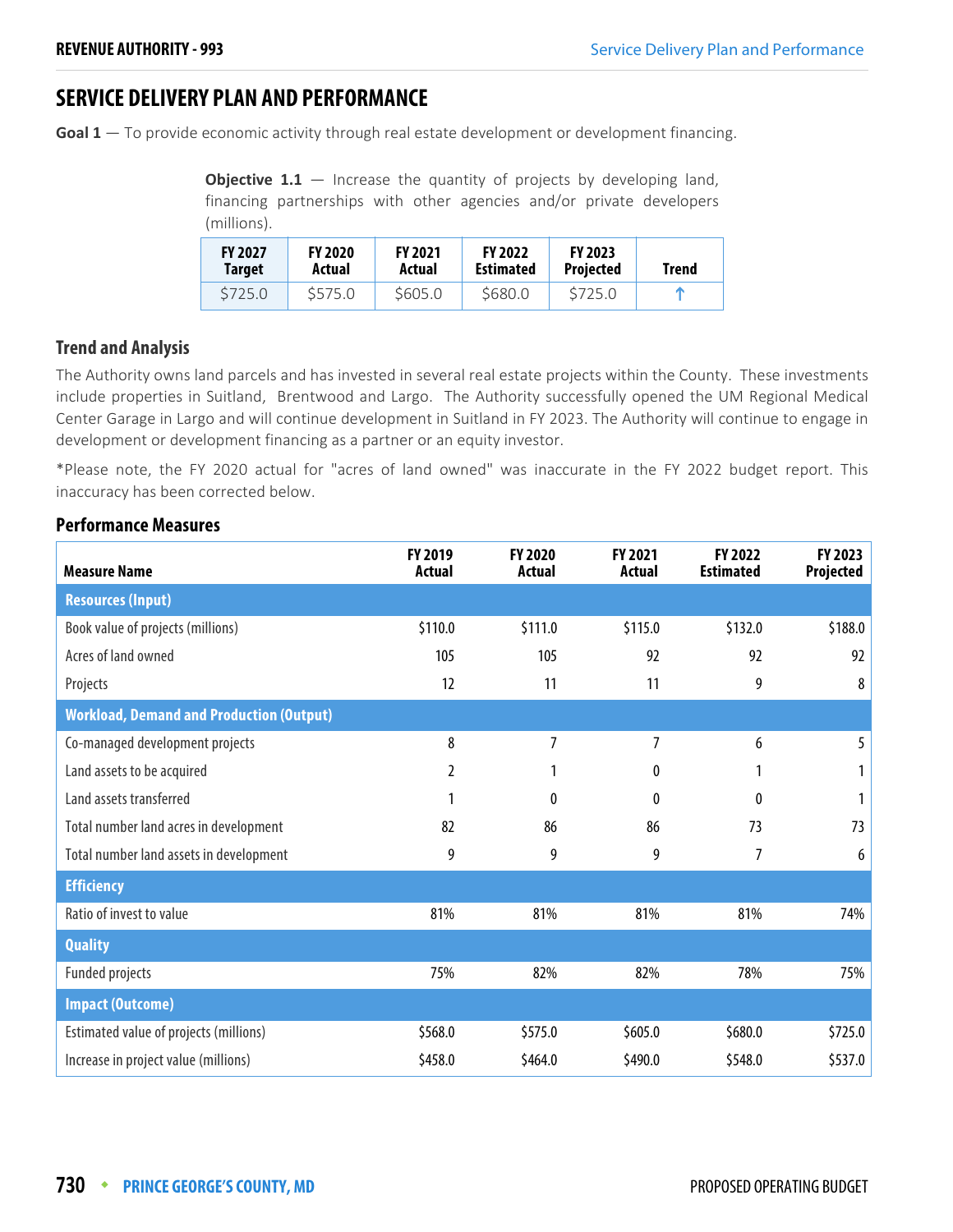**Goal 2** — To provide efficient parking operations for residents and workers to improve quality of life.

| <b>FY 2027</b><br><b>Target</b> | <b>FY 2020</b><br>Actual | <b>FY 2021</b><br>Actual | <b>FY 2022</b><br><b>Estimated</b> | FY 2023<br><b>Projected</b> | Trend |
|---------------------------------|--------------------------|--------------------------|------------------------------------|-----------------------------|-------|
| 34%                             | 36%                      | 57%                      | 34%                                | 34%                         |       |

**Objective 2.1** — Increase collection of unpaid parking citations.

### **Trend and Analysis**

The Authority continues to see an increasing demand for parking meters and parking facilities within the County. The Authority currently oversees over 5,800 parking spaces at multiple locations. The projected total by FY 2022 will exceed 10,000 parking spaces. The Authority will enhance parking enforcement customer service by providing training for enforcement officers and providing the officers with the latest technology for issuing citations with real time data. The Authority expects the demand for parking enforcement to increase in the Largo and National Harbor areas.

| <b>Measure Name</b>                             | FY 2019<br>Actual | FY 2020<br>Actual | <b>FY 2021</b><br>Actual | FY 2022<br><b>Estimated</b> | FY 2023<br>Projected |
|-------------------------------------------------|-------------------|-------------------|--------------------------|-----------------------------|----------------------|
| <b>Resources (Input)</b>                        |                   |                   |                          |                             |                      |
| Parking enforcement staff                       | 35                | 34                | 34                       | 36                          | 40                   |
| <b>Workload, Demand and Production (Output)</b> |                   |                   |                          |                             |                      |
| Parking fines issued                            | 136,859           | 98,671            | 93,205                   | 109,000                     | 125,000              |
| <b>Efficiency</b>                               |                   |                   |                          |                             |                      |
| Paid parking fines                              | 72,928            | 21,528            | 28,192                   | 50,000                      | 65,000               |
| Citations voided                                | 6,381             | 8,967             | 6,928                    | 8,500                       | 9,000                |
| <b>Quality</b>                                  |                   |                   |                          |                             |                      |
| Potential revenue from fines (millions)         | \$13.8            | \$6.2\$           | \$6.0\$                  | \$10.0                      | \$12.5               |
| Collected fine revenue (millions)               | \$5.2\$           | \$1.2             | \$2.0                    | \$3.8                       | \$4.0                |
| Citations voided or acquitted in court          | 5%                | 9%                | 7%                       | 8%                          | 7%                   |
| <b>Impact (Outcome)</b>                         |                   |                   |                          |                             |                      |
| Citations outstanding after 90 days (#)         | 32,845            | 35,284            | 53,127                   | 37,152                      | 42,183               |
| Citations outstanding after 90 days (%)         | 24%               | 36%               | 57%                      | 34%                         | 34%                  |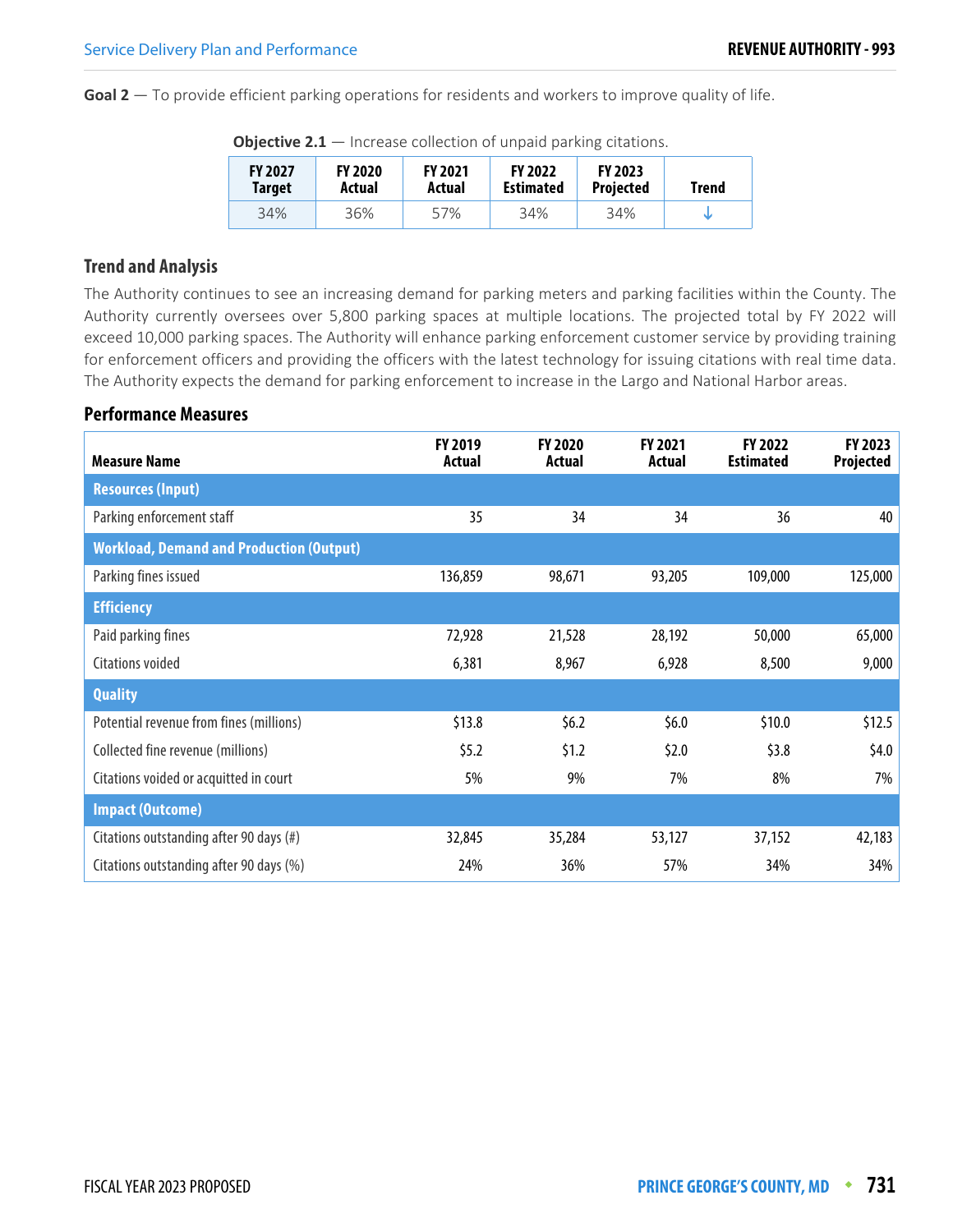**Goal 3** — To provide management and program funds distribution for public safety enforcement programs.

| <b>FY 2027</b><br><b>Target</b> | <b>FY 2020</b><br>Actual | <b>FY 2021</b><br>Actual | <b>FY 2022</b><br><b>Estimated</b> | <b>FY 2023</b><br><b>Projected</b> | Trend |  |  |
|---------------------------------|--------------------------|--------------------------|------------------------------------|------------------------------------|-------|--|--|
| 78%                             | 72%                      | 73%                      | 74%                                | 78%                                | m     |  |  |

**Objective 3.1** — Increase collection of unpaid automated speed citations.

### **Trend and Analysis**

The Authority supports the Police Department and the Department of Public Works and Transportation in the administration of the ASE program. The County's designated vendor is currently responsible for the collection of ASE fines. The number of ASE cameras increased to its full complement of 72 cameras at the beginning of 2013. The number of events at camera locations in FY 2014 began to level off and is expected to continue to decrease in FY 2022 as drivers change behavior. The ASE program will rotate the mobile and dragoncam speed cameras to cover the 143 different schools and institution zones.

| <b>Measure Name</b>                                              | <b>FY 2019</b><br><b>Actual</b> | FY 2020<br>Actual | FY 2021<br>Actual | <b>FY 2022</b><br><b>Estimated</b> | FY 2023<br>Projected |
|------------------------------------------------------------------|---------------------------------|-------------------|-------------------|------------------------------------|----------------------|
| <b>Resources (Input)</b>                                         |                                 |                   |                   |                                    |                      |
| Automated Speed Enforcement (ASE) staff (including<br>part time) | 19                              | 12                | 9                 | 10                                 | 11                   |
| ASE cameras                                                      | 62                              | 67                | 66                | 66                                 | 66                   |
| <b>Workload, Demand and Production (Output)</b>                  |                                 |                   |                   |                                    |                      |
| Speed events at camera locations                                 | 137,248                         | 95,494            | 106,865           | 105,000                            | 125,000              |
| <b>Efficiency</b>                                                |                                 |                   |                   |                                    |                      |
| Events per camera                                                | 2,214                           | 1,425             | 1,619             | 1,591                              | 1,894                |
| Outstanding revenues (millions)                                  | \$1.6                           | \$1.9             | \$1.6             | \$1.5                              | \$1.5                |
| <b>Quality</b>                                                   |                                 |                   |                   |                                    |                      |
| Percent transferred to County                                    | 37%                             | 34%               | 24%               | 36%                                | 37%                  |
| <b>Impact (Outcome)</b>                                          |                                 |                   |                   |                                    |                      |
| <b>Collection rate</b>                                           | 77%                             | 72%               | 73%               | 74%                                | 78%                  |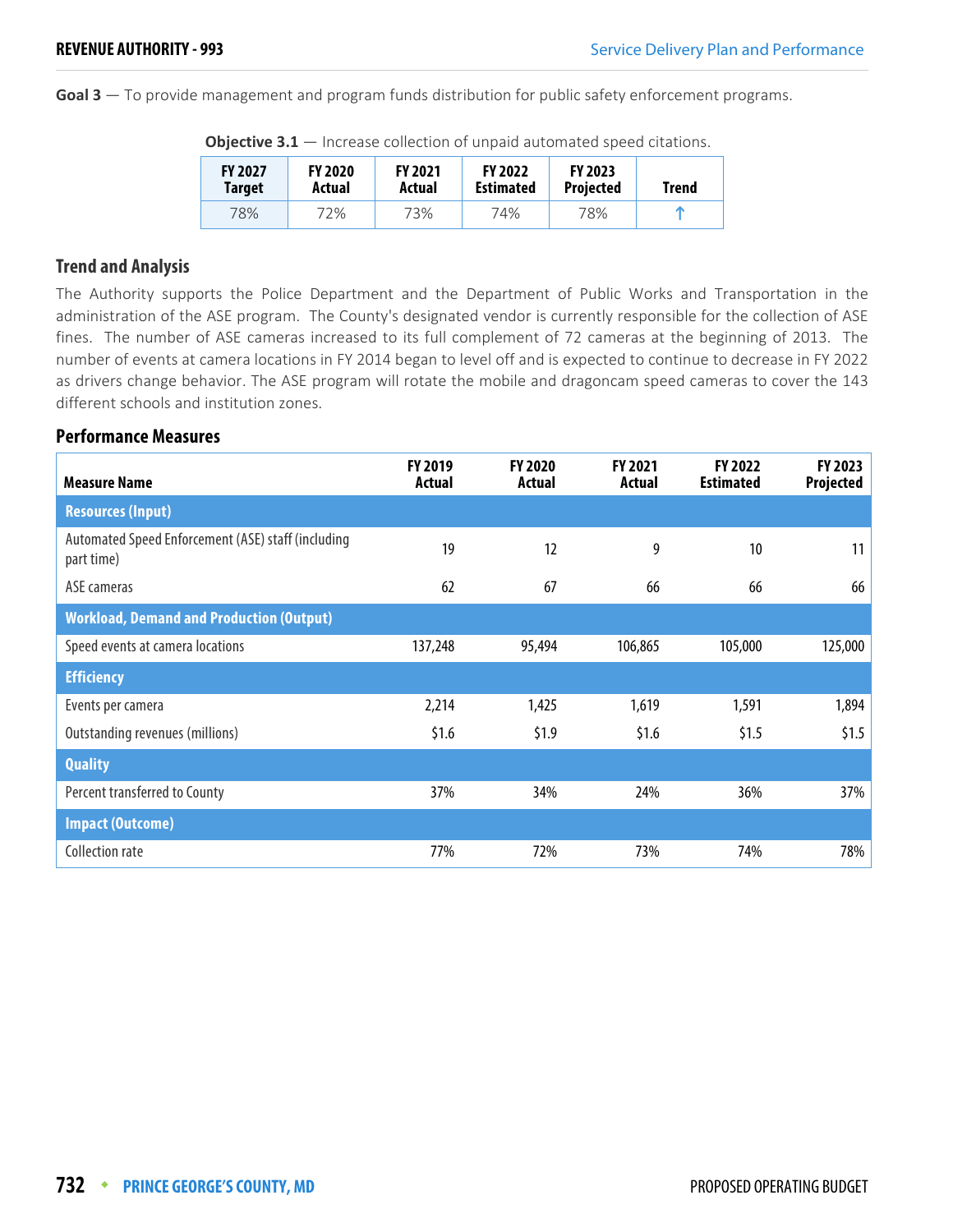**Objective 3.2** – Increase the number of paid red light citations by improving program delivery.

| <b>FY 2027</b> | <b>FY 2020</b> | <b>FY 2021</b> | <b>FY 2022</b>   | <b>FY 2023</b>   | Trend |
|----------------|----------------|----------------|------------------|------------------|-------|
| <b>Target</b>  | Actual         | Actual         | <b>Estimated</b> | <b>Projected</b> |       |
| 95%            | 103%           | 96%            | 96%              | 95%              | ⇔     |

#### **Trend and Analysis**

The Authority supports the Police Department and the Department of Public Works and Transportation in the administration of the RL program. The number of paid RL citations are leveling off as the number of approved camera locations have reached a steady 47. The RL camera program also includes the violations captured by installed school bus cameras. The operational school bus camera program was dissolved in FY 2021 and replaced with the new stoparm school bus camera program.The County's designated vendor is currently responsible for collecting RL camera violation fines.

| <b>Measure Name</b>                             | FY 2019<br>Actual | FY 2020<br>Actual | <b>FY 2021</b><br>Actual | FY 2022<br><b>Estimated</b> | FY 2023<br>Projected |
|-------------------------------------------------|-------------------|-------------------|--------------------------|-----------------------------|----------------------|
| <b>Resources (Input)</b>                        |                   |                   |                          |                             |                      |
| Red Light Program staff (including PT)          | 8                 | 7                 | 7                        | 8                           | 8                    |
| Red light cameras operational                   | 48                | 47                | 44                       | 44                          | 44                   |
| Operational school bus cameras                  | 20                | 20                | 0                        | 0                           | 0                    |
| <b>Workload, Demand and Production (Output)</b> |                   |                   |                          |                             |                      |
| Violations validated                            | 69,284            | 61,891            | 49,432                   | 63,000                      | 68,000               |
| <b>Efficiency</b>                               |                   |                   |                          |                             |                      |
| Violations per staff member                     | 8,661             | 8,842             | 7,062                    | 7,875                       | 8,500                |
| Violations per camera                           | 1,443             | 1,317             | 1,123                    | 1,432                       | 1,545                |
| Outstanding revenues (millions)                 | \$2.4\$           | \$2.6             | \$2.5                    | \$2.4\$                     | \$2.1                |
| <b>Quality</b>                                  |                   |                   |                          |                             |                      |
| Paid red light citations                        | 63,842            | 64,021            | 47,770                   | 60,281                      | 65,000               |
| <b>Impact (Outcome)</b>                         |                   |                   |                          |                             |                      |
| Percent citations collected                     | 92%               | 103%              | 96%                      | 96%                         | 95%                  |